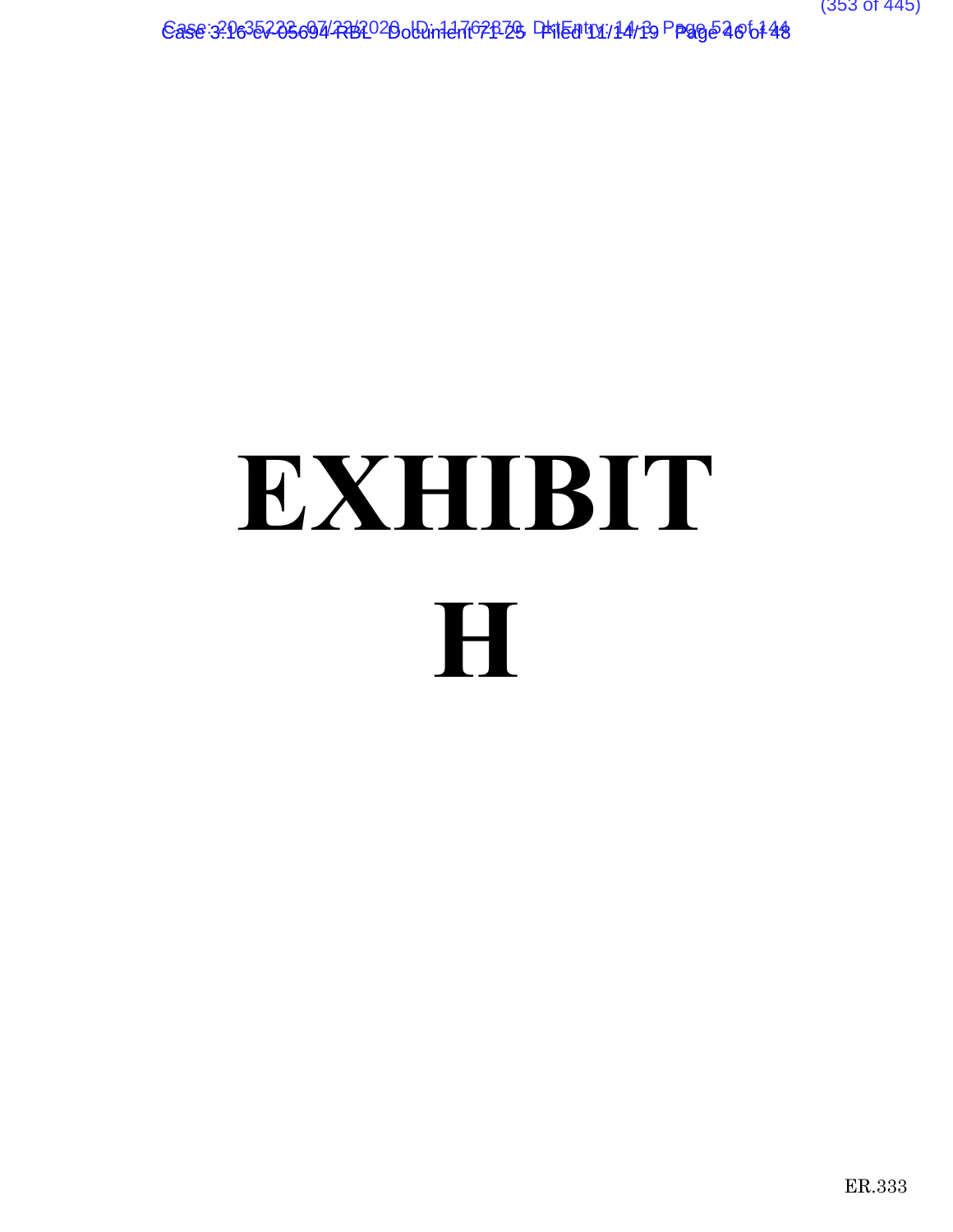<u>Ease:3 D6352 O5604/7962020, Din1dri62BZO, DktEntry: 14/3, Page 53 pb1 44</u>



# **BREMERTON SCHOOL DISTRICT** COACHING EVALUATION FORM

Name of Coach: Joe Kennedy

**Building: BHS** 

**Assignment: \_Assistant Football Coach\_\_\_\_\_\_\_\_\_\_\_\_\_\_\_\_**

**Date:** November 20, 2015

**S N I** Satisfactory Needs Improvement

## **PROFESSIONAL RELATIONSHIPS:**

- $\underline{\hspace{1cm}} X$   $\bullet$  Cooperates with administration, faculty, and other staff.
- $\mathbf{X}$   $\bullet$  Establishes and maintains positive relations with parents and community.
- \_\_\_\_\_ \_X\_\_\_•Follows school, district, league and WIAA policies.
- X Has valid First Aid and CPR card.

## **RELATIONSHIPS WITH COACHING ASSOCIATES:**

- \_X\_\_ \_\_\_\_\_•Maintains positive working relationships with district coaches of the same sport.
- $X_{\text{max}}$   $\sim$  Supports and cooperates with other sports and activity programs.
- **\_\_**N/A **\_\_\_\_**•**Head Coach** Plans, organizes, and delegates responsibility well.
- $N/A$   $\bullet$  Supports assistant coaches.
- **\_\_\_\_ \_**X**\_\_\_**•**Assistant Coach** Actively involved, works with other coaches.
- X Supports head coach.

## **COACH – ATHLETE RESPONSIBILITIES:**

- $X$   $\longrightarrow$  •Honest and consistent in all relationships and established policies.
- $X$   $\_\_\_\_\$   $\_\_\_\$  Analyzes the strengths and limitations of athletes.
- $\underline{\hspace{1cm}} X$   $\underline{\hspace{1cm}}$  Maintains the respect of participants in the program.
- $X$   $\longrightarrow$  •Encourages and assists with academic achievement of participants.
- $\underline{\hspace{1cm}} X$   $\underline{\hspace{1cm}}$  Supervises team both home and away.
- $X$   $\_\_\_\_\$   $\_\_\$  Maintains professional relationship with officials.
- $N/A$ <sub>\_\_</sub> •Makes sure all athletes have been properly cleared through the Athletic Director's office, i.e. physical, insurance form/waiver, emergency card, parent permission form, ASB card and eligibility, before allowing athlete to participate in practices.

# **COACHING TECHNIQUES:**

- $X$ <sub>\_\_\_</sub>  $\blacksquare$  Uses sound and accepted teaching techniques and conducts organized practice sessions.
- X Participates in off-season conditioning and weight training program for athletes.
- X Teaches fundamentals.
- $X$   $\blacksquare$   $\blacksquare$   $\blacksquare$  Teaches specific safety procedures for activity.